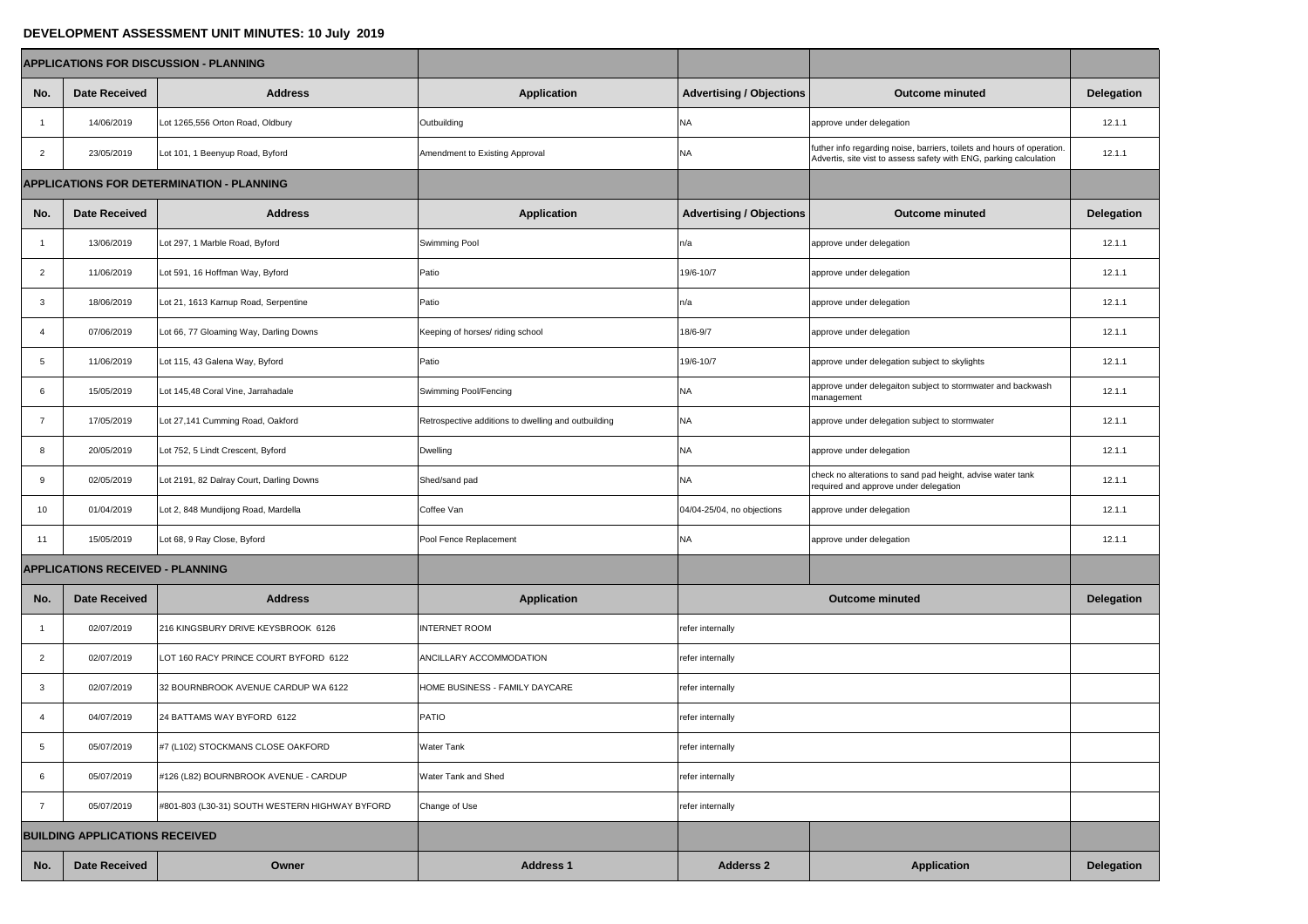|                 | 1/07/2019                                           |                  | 64 WATTLE ROAD                       | SERPENTINE 6125                                                 | <b>UNAUTHORISED SLAB</b>                                                                   | 2.1.3             |
|-----------------|-----------------------------------------------------|------------------|--------------------------------------|-----------------------------------------------------------------|--------------------------------------------------------------------------------------------|-------------------|
| $\overline{2}$  | 1/07/2019                                           |                  | 64 WATTLE ROAD                       | SERPENTINE 6125                                                 | <b>ANCILLARY ACCOMODATION</b>                                                              | 2.1.1             |
| $\mathbf{3}$    | 1/07/2019                                           |                  | 30 SOLDIERS ROAD                     | BYFORD WA 6122                                                  | SHED                                                                                       | 2.1.1             |
|                 | 2/07/2019                                           |                  | 65 GIBSON TOP                        | OAKFORD WA 6121                                                 | PATIO                                                                                      | 2.1.1             |
|                 |                                                     |                  |                                      |                                                                 |                                                                                            |                   |
| $5\overline{)}$ | 2/07/2019                                           |                  | 223 FOXTON DRIVE                     | OAKFORD 6121                                                    | SINGLE STOREY RESIDENTIAL DWELLING                                                         | 2.1.1             |
| 6               | 3/07/2019                                           |                  | 1526 THOMAS ROAD                     | OAKFORD WA 6121                                                 | COMMERCIAL APPLICATION - DRIVE THROUGH LIQUOR STOR                                         | 2.1.1             |
|                 | 3/07/2019                                           |                  | 11 HAY ROAD                          | BYFORD 6122                                                     | SINGLE STOREY RESIDENTIAL DWELLING                                                         | 2.1.1             |
| 8               | 4/07/2019                                           |                  | 55 SAWMILL ROAD                      | WHITBY WA 6123                                                  | SINGLE STOREY RESIDENTIAL DWELLING                                                         | 2.1.1             |
| 9               | 4/07/2019                                           |                  | 6 HAFLINGER WAY                      | BYFORD 6122                                                     | AMENDMENT TO BA18/931                                                                      | 2.1.1             |
| 10 <sup>1</sup> | 5/07/2019                                           |                  | 14 ANDALUSIAN AVENUE                 | DARLING DOWNS 6122                                              | SINGLE STOREY RESIDENTIAL DWELLING                                                         | 2.1.1             |
| 11              | 5/07/2019                                           |                  | 5 KOWIN COURT                        | CARDUP 6122                                                     | SINGLE STOREY RESIDENTIAL DWELLING                                                         | 2.1.1             |
| 12              | 5/07/2019                                           |                  | 21 BUTCHER ROAD                      | DARLING DOWNS WA 6122                                           | CONVERSION OF SHED TO ANCILLARY DWELLING                                                   | 2.1.1             |
| 13              | 5/07/2019                                           |                  | <b>20 ANDALUSIAN AVENUE</b>          | DARLING DOWNS 6122                                              | SINGLE STOREY RESIDENTIAL DWELLING                                                         | 2.1.1             |
|                 | <b>BUILDING PERMIT DETERMINATIONS</b>               |                  |                                      |                                                                 |                                                                                            |                   |
| No.             | <b>Date Approved</b>                                | <b>Applicant</b> | <b>Address</b>                       | <b>Proposal</b>                                                 | <b>Recommended minuted</b>                                                                 | <b>Delegation</b> |
|                 | 03/07/2019                                          |                  | 10 WOOLGA ROAD SERPENTINE 6125       | <b>DWELLING</b>                                                 | $\big  \text{SINGLE STOREY RESIDENTIAL} \big _{\text{APPROVED UNDER DELEGATED AUTHORITY}}$ | 2.1.1             |
| $\overline{2}$  | 03/07/2019                                          |                  | 22 WIDA WAY BYFORD 6122              | <b>DWELLING</b>                                                 | $\big  \text{SINGLE STOREY RESIDENTIAL} \big  \text{APPROVED UNDER DELEGATED AUTHORITY}$   | 2.1.1             |
| -3              | 04/07/2019                                          |                  | LOT 725 SELKIRK ROAD SERPENTINE 6125 | <b>EARTHWORKS, WATER TANK</b><br>AND SHED INSTALLATION          | APPROVED UNDER DELEGATED AUTHORITY                                                         | 2.1.1             |
|                 | 04/07/2019                                          |                  | 15 MCMILLAN ROAD BYFORD WA 6122      | SUPPLY AND INSTALL A<br>SHADE STRUCTURE                         | APPROVED UNDER DELEGATED AUTHORITY                                                         | 2.1.1             |
| $5\overline{)}$ | 05/07/2019                                          |                  | 14 BARBER LANE BYFORD 6122           | <b>DWELLING</b>                                                 | $\big  \text{SINGLE STOREY RESIDENTIAL} \big  \text{APPROVED UNDER DELEGATED AUTHORITY}$   | 2.1.1             |
| 6               | 05/07/2019                                          |                  | 5 CROSSING VIEW BYFORD 6122          | INTERNAL RENOVATION                                             | APPROVED UNDER DELEGATED AUTHORITY                                                         | 2.1.1             |
| $\overline{7}$  | 05/07/2019                                          |                  | 40 CLOON COURT SERPENTINE 6125       | SHED                                                            | REFUSED UNDER DELEGATED AUTHORITY                                                          | 2.1.1             |
|                 | <b>HEALTH SERVICE</b>                               |                  |                                      |                                                                 |                                                                                            |                   |
| No.             | <b>Date Received</b>                                | <b>Applicant</b> | <b>Address</b>                       | Proposal                                                        | <b>Recommended minuted</b>                                                                 | <b>Delegation</b> |
|                 | 4/07/2019                                           |                  | 252 Boomerang Road, Oldbury          | Application for registration of<br>premises for offensive trade | site visit and approve under delegation                                                    | 1.4               |
| $\overline{2}$  | 3/07/2019                                           |                  | 2 Woolga Road Serpentine             | Septic application                                              | approve under delegation                                                                   | 1.4               |
| $\mathbf{3}$    | 5/07/2019                                           |                  | 154 Blair Road, Oakford              | Septic application                                              | approve under delegation                                                                   | 1.4               |
|                 | 8/07/2019                                           |                  | 68 Koolbardi Loop, Byford            | Food premises<br>notification/registration form                 | check DA approval and approve under delegation                                             | 6.1.2             |
|                 |                                                     |                  |                                      |                                                                 |                                                                                            |                   |
|                 | <b>APPLICATIONS FOR DETERMINATION - Engineering</b> |                  |                                      |                                                                 |                                                                                            |                   |